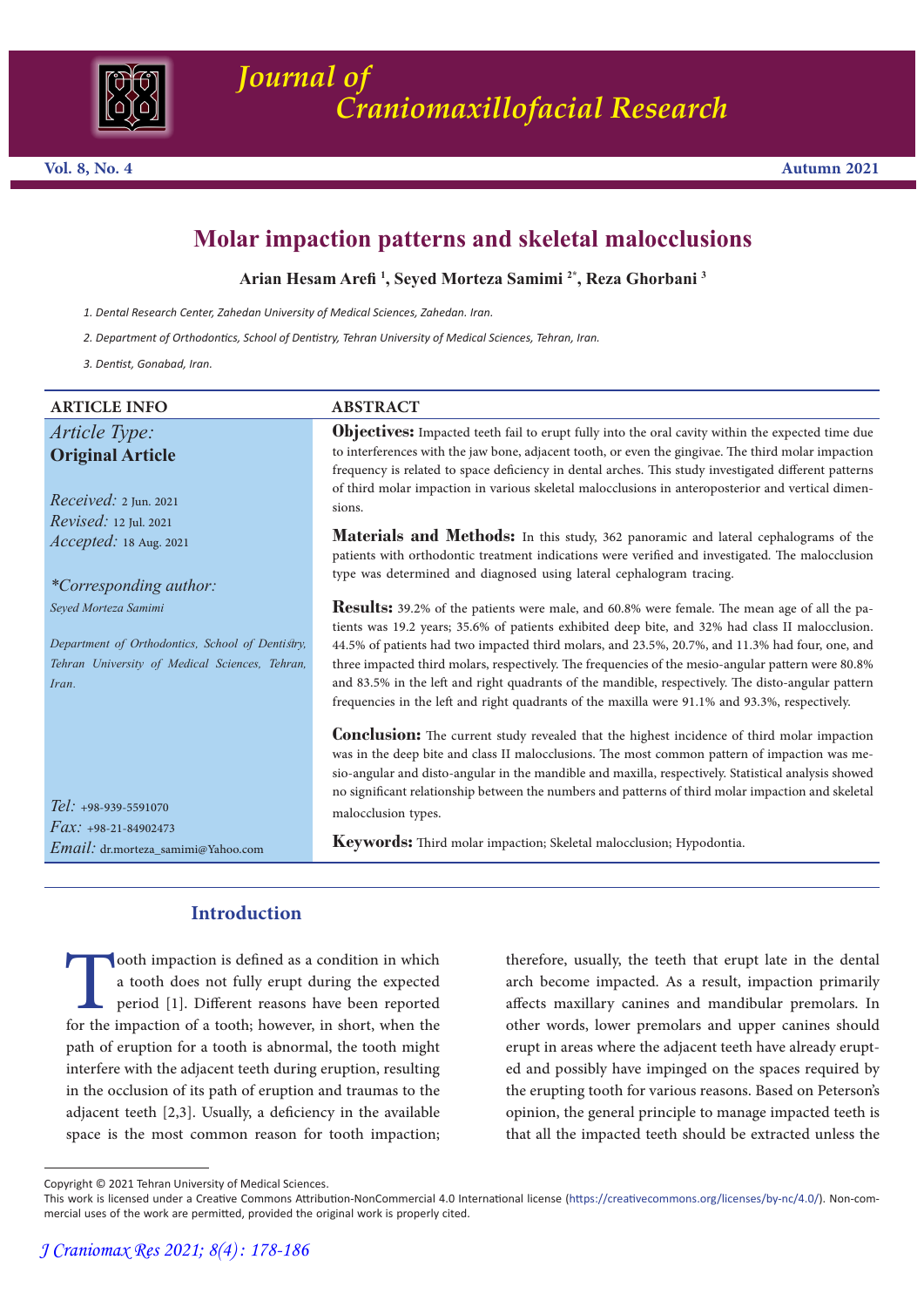extraction process is contraindicated [1]. The problems that an impacted tooth might cause, to a great extent, depend on the impaction pattern and the severity of impaction. Bone loss distal to the second molar tooth is the most common lesion during the impaction of the third molar tooth [4]. One of the serious problems possibly associated with impacted teeth is pathologi- cal lesions; dentigerous cysts (DC) are among the most common pathological lesions associated with impacted teeth. As mentioned above, one of the main reasons for tooth impaction is the lack of adequate space for tooth eruption.

The high prevalence of mandibular third molar impaction might be explained by space deficiency. Studies have shown that in 90% of cases of third molar impaction, adequate space does not exist in the dental arch for the eruption of this tooth [5]. Therefore, individuals with a larger mesiodistal width of their teeth require more space for tooth eruption, and they will not possibly have adequate space for the eruption of third molars [6]. Another issue that might be related to the impaction or impaction pattern of third molas is the patient's skeletal parameters [7]. On the other hand, some studies have shown that the amount of space in the retromolar area is directly related to the possibility of the third molar impaction [5,8]. The retromolar space depends on the amount of bone loss in the anterior border of the ramus, and the resorption of the anterior border of the ramus is affected by the skeletal growth pattern [8,9]. It can be inferred from these studies that impaction might be attributed to the skeletal growth pattern and the resultant skeletal parameters such as skeletal malocclusion. Previous studies have reported the prevalence of tooth impaction in different communities. Different studies have reported different statistics since tooth impaction is affected by genetic and ethnic factors [10-12]. There is no consensus on the higher prevalence of mandibular or maxillary third molars [13,14]. In addition, although researchers have not reported a significant relationship between skeletal malocclusion and impaction patterns, some research has shown that the growth pattern and its final out-<br>come affect the amount of space in the retromolar area by influencing the extent of bone resorption in the an- terior border of the mandibular ramus. This space has been reported differently in different skeletal patterns [15-19]. Therefore, further studies are necessary in this respect. In the present study, 360 patients referring to the Department of Orthodontics, Zahedan Faculty of Dentistry, to clarify the third molar impaction patterns and their relationship with skeletal malocclusion.

## **Materials and Methods**

The protocol of the present descriptive/analytical retrospective study was approved by the local med- ical ethics committee under the code IR.ZAUMS. REC.1398.451. The panoramic and lateral cephalometric images of 181 patients were evaluated in the vertical dimension, and the same images of another 181 patients were evaluated in the anteroposterior dimension, randomly selected from the archives of ortho-<br>dontic patients>18 years of age, referring to Zahedan Faculty of Dentistry and private orthodontic clinics in Zahedan in the last two years. The inclusion criteria consisted of no history of orthodontic treatment, no congenital deformities such as cleft palate, the presence of third molars and radiographs, absence of congenital missing of teeth #1 to #7 in both quadrants in both jaws, no pathological osseous lesions, no oral cancers and genetic disorders with jaw signs and good quality of the radiographs. Due to the continuous growth of the ramus and a change in the space required for the eruption of third molars, patients>18 years of age were selected.

A third molar tooth is considered impacted when it does not fully erupt at the expected time interval. The baseline panoramic views were used to determine the presence of the third molar dental follicle in both jaws, based on which the impaction patterns were determined according to the Winter's method [20]. All the lateral cephalometric images were traced to determine skeletal malocclusion in the vertical and anteroposterior dimensions. ANB angles of 1-5º, >5º, and <1º were considered for Cl I, Cl II, and Cl III malocclusions in the anteroposterior dimension [21]. The classifications were confirmed by the Wits criteria. SN-GoMe and gonial angles were evaluated to determine skeletal malocclusion in the vertical dimension. The SN-MP angles of  $\langle 27^\circ, 27-37^\circ,$  and  $>37^\circ$  were considered for convergence (deep bite), normal, and divergence (open bite) conditions [21]. All the measurements were made by a dental student under the supervision of an orthodon-<br>tist in a dark room to ensure accuracy and improve precision. All the panoramic and lateral cephalomet- ric images were coded by the supervising professor to mask which image belonged to which patient to pre- vent observer bias (the dental student). In addition, the observer was blinded to the patients' skeletal patterns. The third molar impaction patterns were determined in terms of gender, the impaction pattern relative to the axial angle of the third molar, the number of impacted third molars, and jaw-skeletal malocclusion patterns. The data were collected in datasheets, and SPSS 26 was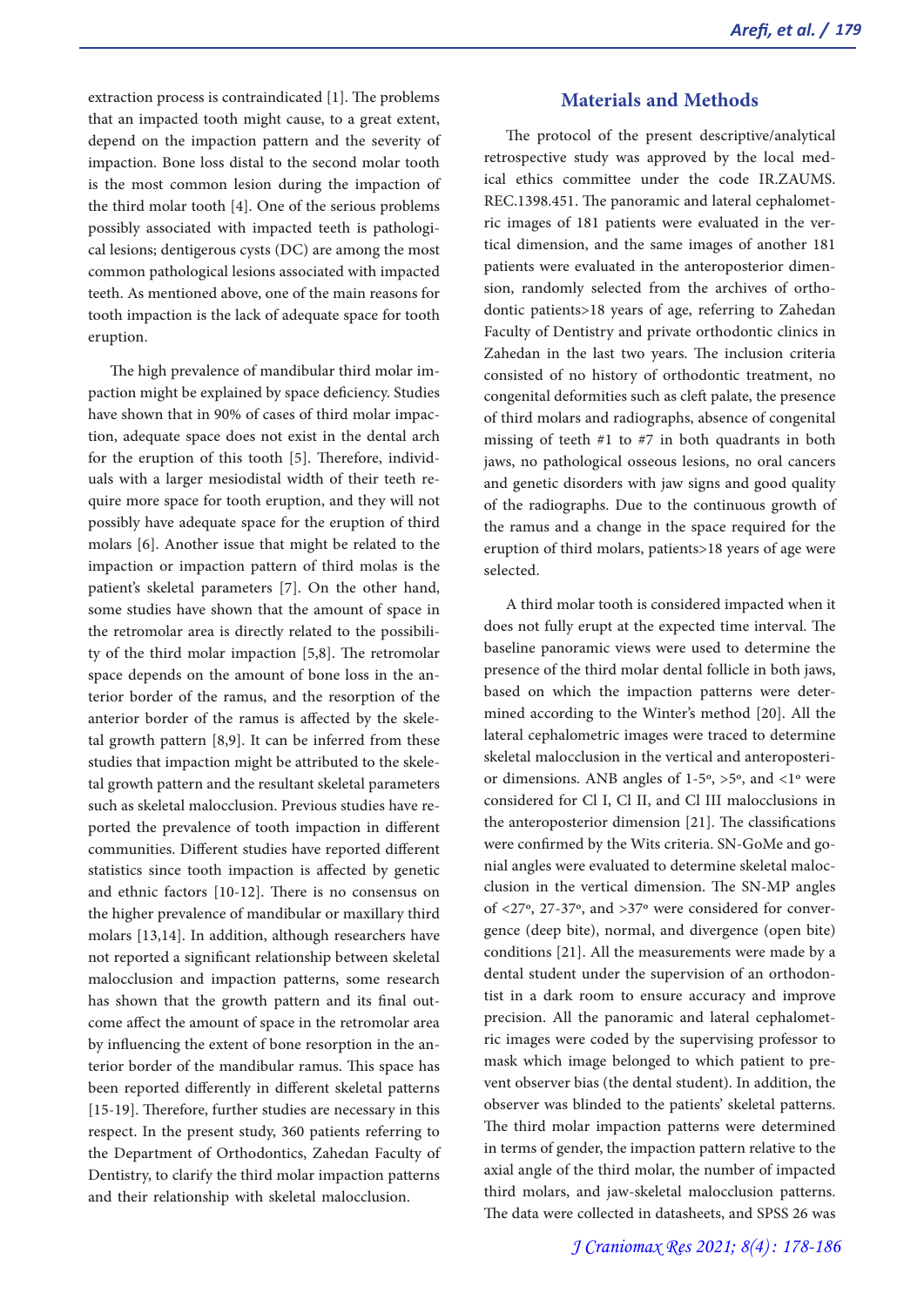used to analyze the frequency distributions of the study variables. One-way ANOVA was used to compare the mean number of impacted teeth in the study groups. Statistical significance was set at P<0.05.

#### **Results**

In the present study, 181 cephalograms were evaluated in the anteroposterior dimension, and 181 cephalograms were evaluated in the vertical dimension, adding up to 362 patient cephalograms that were evaluated in terms of the number and pattern of third molar impaction and malocclusion type. The data were recorded for each sample and analyzed with SPSS 26. In the first step, frequency tables of the study variables were prepared. The mean age of the subjects was 19-21 years with a standard deviation of 2.2 years. Of all the studied samples, 220 (60.8%) and 142 (39.2%) were female and male, respectively. In addition, 40 patients (11.0%) and 322 (89.0%) had maxillary and mandibular third molar impaction, respectively, indicating an almost 8-fold higher incidence of impaction in the mandibular than in the maxilla.

Table 1 presents the frequencies of different malocclusions in the anteroposterior and vertical dimensions. In the anteroposterior dimensions, Cl II was the most prevent malocclusion (64.1%), and Cl III and Cl I exhibited relative frequencies of 33% and 3.9%, respectively. In the vertical dimension, 71.3% of the subjects had skeletal deep bite, which was more prevalent than other types of malocclusion. In addition, 23.8% of the subjects had anterior open bite, and 5% had normal bite. Table 2 presents the frequencies of the number of impacted teeth in each patient. Based on the data presented in the Table, 44.5% of the subjects had two impacted third molars, and having two impacted third molars was more prevalent than having 1, 3, and 4 impacted third molars.

Table 3 presents the frequencies of different types of impaction in each quadrant. Of 362 samples evaluated, 266 samples (73.5%) had an impacted molar tooth on the right side of the mandible; 83.6% of these impacted teeth were mesio-angular, 13.2% were horizontal, and only 3.4% were disto-angular. On the left side of the mandible, third molar tooth impaction was more prev- alent, and 79.3% of the subjects exhibited an impacted third molar on the left side. Similar to the right side of the mandible, mesio-angular impaction (80.8%) was more prevalent than other types. The relative frequencies of horizontal disto-angular types of impaction were 14.3% and 4.9%, respectively.

Of all the participants, 149 samples (41.2%) had an impacted third molar on the right side of the maxilla, and 158 samples (43.6%) had an impacted third molar on the left side of the maxilla. The most prevalent type of impaction of the third molar on the right side of the maxilla was disto-angular (93.3%), with a relative frequency of 91.1% on the left side of the maxilla. The prevalence of the mesio-angular impaction was much lower than the disto-angular impaction, with relative frequencies of 6.7% and 8.9% on the right and left sides of the maxilla, respectively.

Table 4 presents the results of descriptive analyses and ANOVA concerning the number of impactions in each sample in different malocclusion types in vertical and anteroposterior dimensions and the genders. Although the mean number of impacted third molar teeth was slightly higher in deep-bite subjects, there was no significant relationship between the number of impacted molars and the type of malocclusion in the vertical dimension. In the anteroposterior dimension, although the mean number of impacted third molar teeth was slightly higher in Cl I patients, again, there was no significant relationship between the number of impacted third molars and the type of malocclusion in the anteroposterior dimension. In addition, the results of ANOVA to analyze the relationship between the number of impacted third molars and gender showed no significant relationship between the number of impacted third molars and gender in the subjects in the present study. Crosstab analysis and chi-squared test were used to evaluate the relationship between the third molar impaction pattern and the type of malocclusion. The results of statistical analyses are presented in Tables 5 and 6 based on this test for each quadrant in the vertical and anteroposterior dimensions. The results showed no significant relationship between the impac- tion pattern and the type of malocclusion in any of the quadrants at P<0.05 level of significance (P>0.05).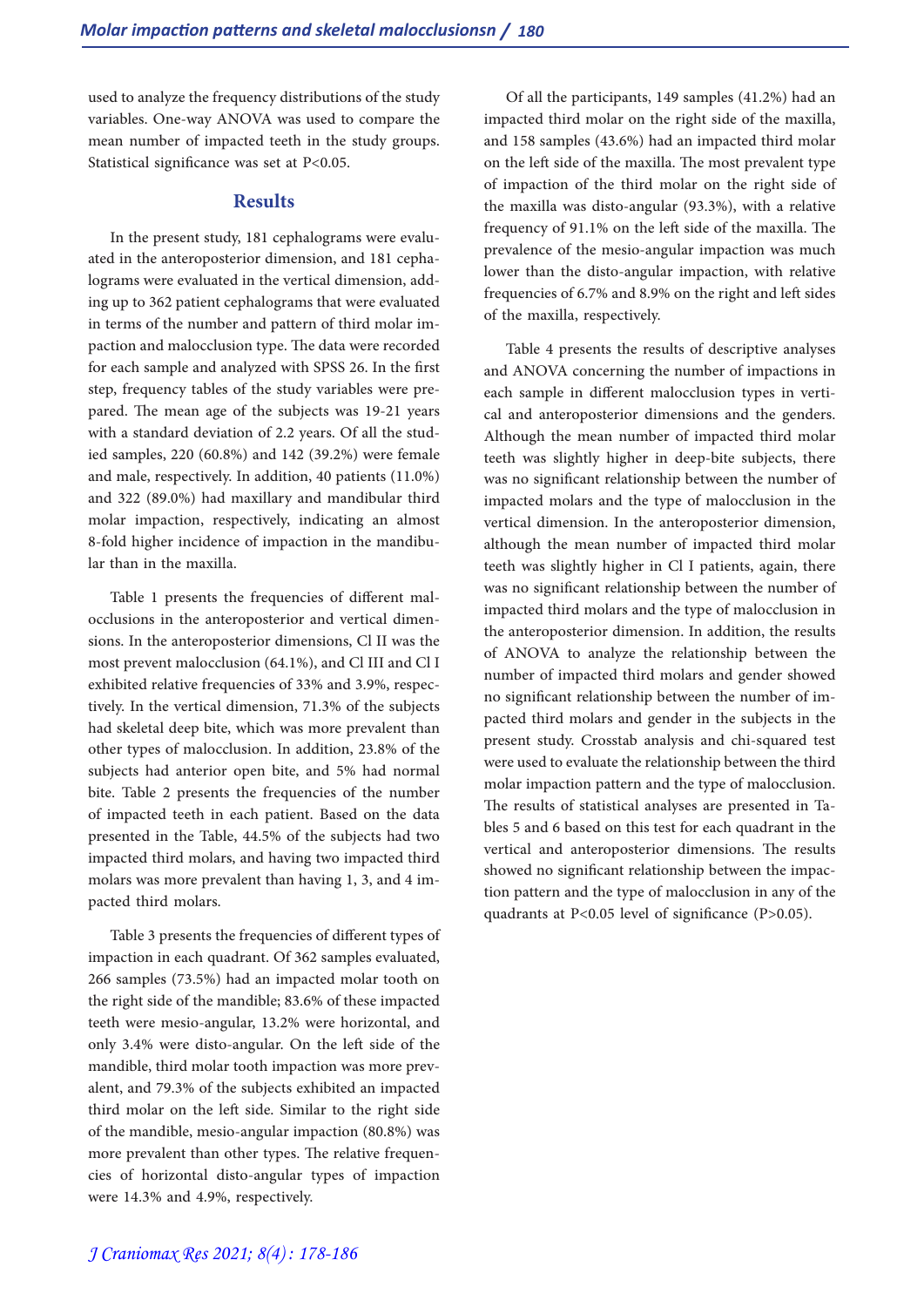|                 | Malocclusion | Frequency      | Percentage |
|-----------------|--------------|----------------|------------|
| Anteroposterior | ClI          | $\overline{7}$ | 3.9        |
|                 | $Cl$ $II$    | 166            | 64.1       |
|                 | $Cl$ $III$   | 58             | 32.0       |
|                 | Total        | 181            | 100.0      |
| Vertical        | Deep bite    | 129            | 71.2       |
|                 | Open bite    | 43             | 23.8       |
|                 | Normal       | 9              | 5.0        |
|                 | Total        | 181            | 100.0      |

*Table 1.* The frequencies of different types of malocclusion in the anteroposterior and vertical dimensions.

*Table 2.* The frequencies of the number of impacted third molars.

| The number of impacted teeth | Frequency | Percentage |
|------------------------------|-----------|------------|
|                              | 75        | 20.7       |
|                              | 161       | 44.5       |
|                              | 41        | 11.3       |
| 4                            | 85        | 23.5       |
| Total                        | 362       | 100.0      |

*Table 3.* The frequencies of different types of impaction in each quadrant.

| Third<br>molar         | Type of<br>impaction | Frequency | Percentage | Total | Third<br>molar | Type of<br>impaction            | Frequency | Percentage | Total |
|------------------------|----------------------|-----------|------------|-------|----------------|---------------------------------|-----------|------------|-------|
| Mandibu-<br>lar, right | Mesio-an-<br>gular   | 222       | 61.3       | 83.5  | Mandibu-       | Mesio-an-<br>gular              | 232       | 64.1       | 80.8  |
|                        | Disto-an-<br>gular   | 9         | 2.5        | 3.3   | lar, left      | Disto-an-<br>gular              | 14        | 3.9        | 4.9   |
|                        | Horizontal           | 36        | 9.7        | 13.2  |                | Horizontal                      | 41        | 11.3       | 14.3  |
|                        | Total                | 266       | 73.5       | 100.0 |                | Total                           | 287       | 79.3       | 100.0 |
| Maxillary,<br>right    | Mesio-an-<br>gular   | 10        | 2.8        | 6.7   | Maxillary,     | Mesio-an-<br>gular              | 14        | 3.9        | 8.9   |
|                        | Disto-an-<br>gular   | 139       | 38.4       | 93.3  | left           | $Dis-$<br>to-angu-<br>lar141584 | 144       | 39.8       | 91.1  |
|                        | Total                | 149       | 41.2       | 100.0 |                | Total                           | 158       | 43.6       | 100.0 |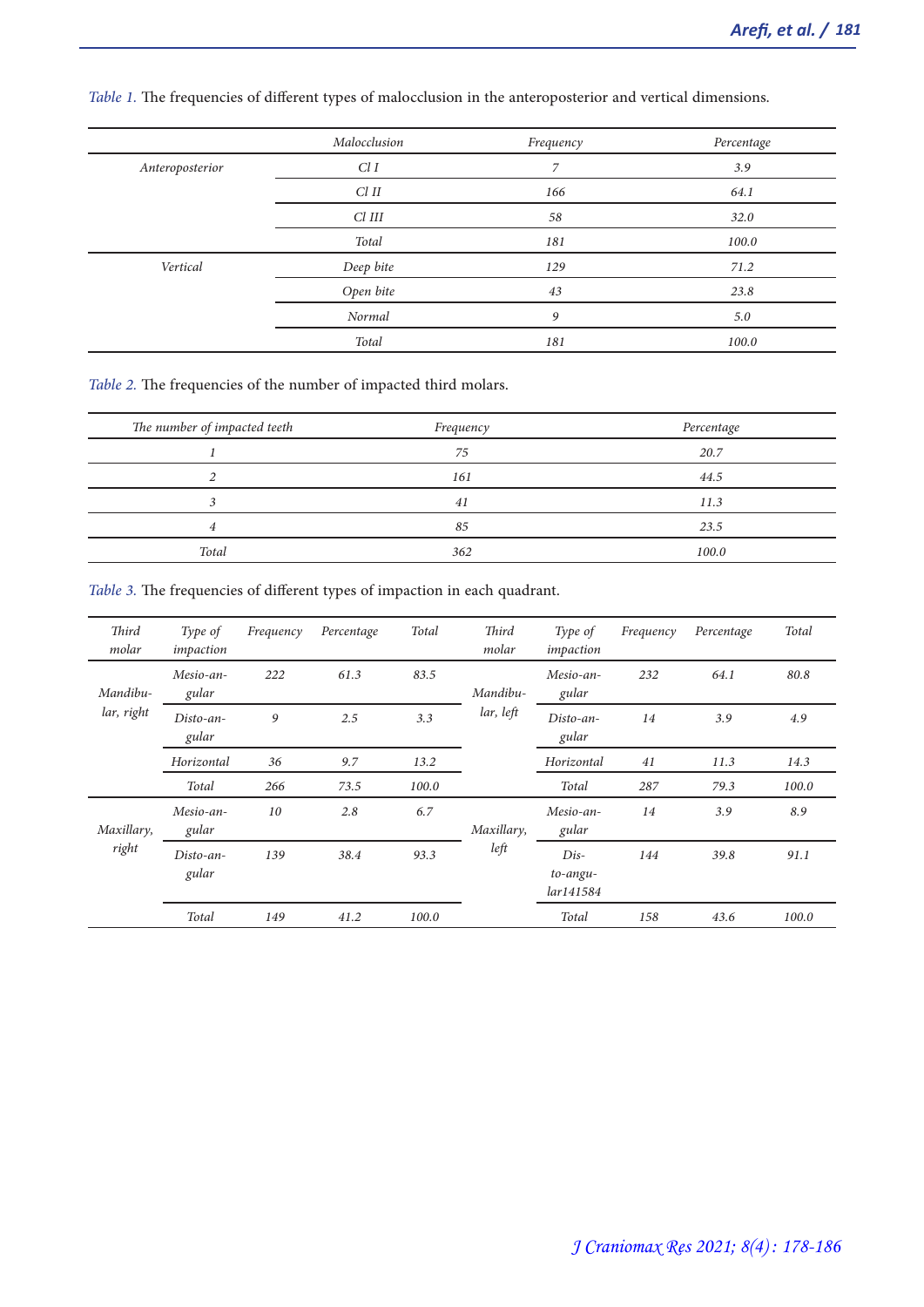|           | Number | Mean | <b>SD</b> | Standard error | 95% confidence interval for<br>mean |             | $p$ -value |
|-----------|--------|------|-----------|----------------|-------------------------------------|-------------|------------|
|           |        |      |           |                | Upper bound                         | Lower bound |            |
| Deep bite | 128    | 2.46 | 1.064     | .094           | 2.65                                | 2.27        | .180       |
| Open bite | 43     | 2.14 | 1.104     | .168           | 2.48                                | 1.80        |            |
| Normal    | 9      | 2.11 | 0925      | .309           | 2.82                                | 1.40        |            |
| Total     | 180    | 2.37 | 1.072     | .080           | 2.52                                | 2.21        |            |
| Cl I      | 7      | 2.86 | 1.215     | .459           | 1.73                                | 3.98        | .446       |
| $Cl$ $II$ | 116    | 2.34 | 1.031     | .096           | 2.16                                | 2.53        |            |
| Cl III    | 58     | 2.41 | 1.077     | .141           | 2.13                                | 2.70        |            |
| Total     | 181    | 2.39 | 1.051     | .078           | 2.23                                | 2.54        |            |
| Male      | 141    | 2.30 | 1.061     | .089           | 2.12                                | 2.47        | .259       |
| Female    | 220    | 2.43 | 1.060     | .071           | 2.29                                | 2.57        |            |
| Total     | 361    | 2.38 | 1.060     | .056           | 2.27                                | 2.49        |            |

*Table 4.* The relationship between the number of impacted third molars and gender and malocclusion in the antero- posterior and vertical dimensions.

| Table 5. The relationship between the third molar impaction pattern and the type of malocclusion in the vertical |  |  |  |  |
|------------------------------------------------------------------------------------------------------------------|--|--|--|--|
| dimension.                                                                                                       |  |  |  |  |

| Malocclusion | Quadrant          | Group     |                  | Type             |                  |      |  |
|--------------|-------------------|-----------|------------------|------------------|------------------|------|--|
|              |                   |           | Mesio-angular    | Disto-angular    | Horizontal       |      |  |
| Vertical     | Mandibular, right | deep bite | 76               | $\overline{4}$   | 12               | .284 |  |
|              |                   | open bite | 29               | $\boldsymbol{0}$ | $\overline{z}$   |      |  |
|              |                   | normal    | 4                | 1                | 1                |      |  |
|              | Mandibular, left  | deep bite | 75               | 9                | 17               | .228 |  |
|              |                   | open bite | 27               | $\boldsymbol{0}$ | $\overline{z}$   |      |  |
|              |                   | normal    | 3                | 1                | $\boldsymbol{0}$ |      |  |
|              | Maxillary, right  | deep bite | 5                | 57               |                  | .524 |  |
|              |                   | open bite | $\theta$         | 10               |                  |      |  |
|              |                   | normal    | $\boldsymbol{0}$ | 5                |                  |      |  |
|              | Maxillary, left   | deep bite | 4                | 58               |                  | .271 |  |
|              |                   | open bite | $\overline{2}$   | 10               |                  |      |  |
|              |                   | normal    | 1                | 3                |                  |      |  |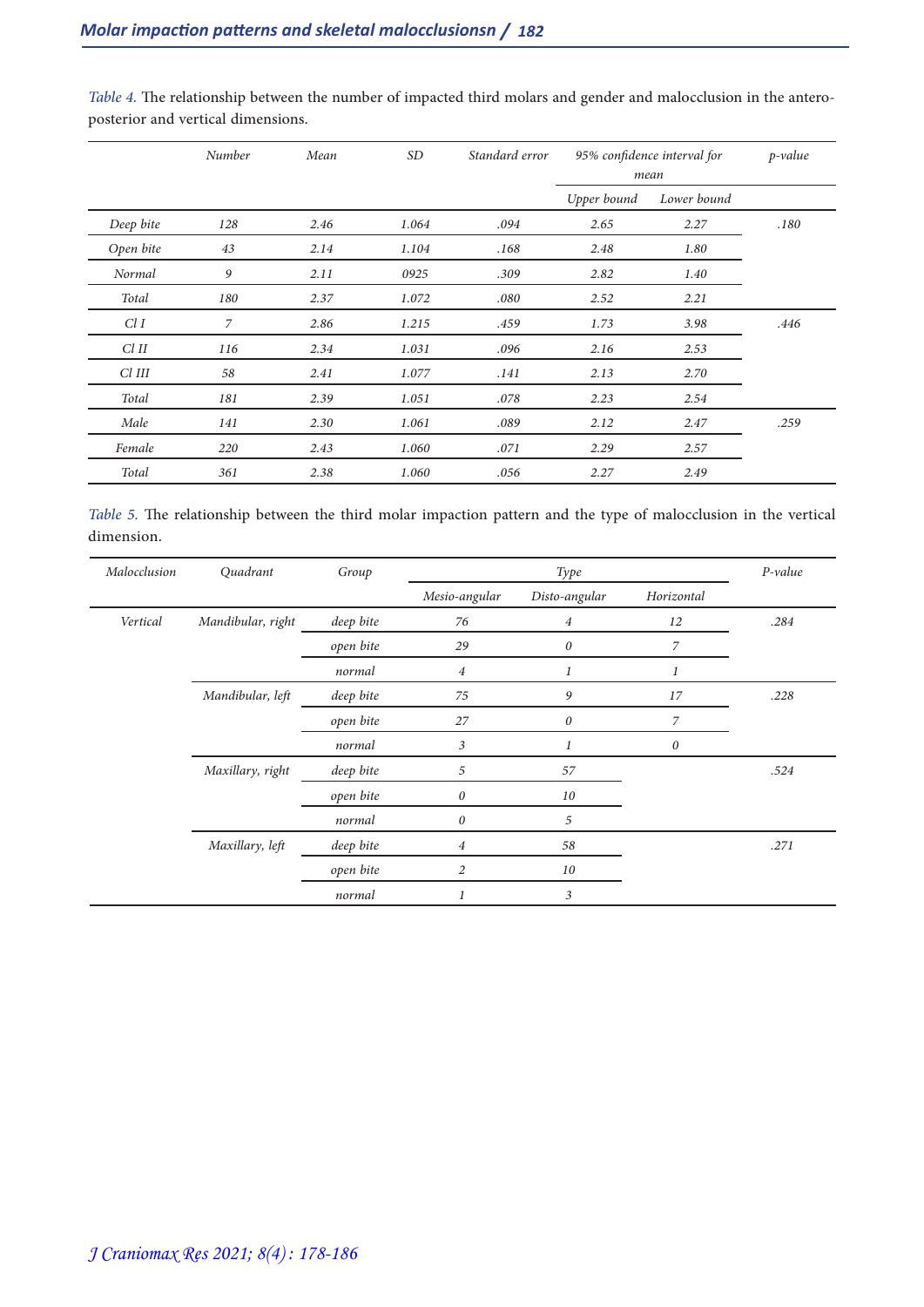| Malocclusion    | Quadrant         | Group      |                  | Type                  |                  |      |
|-----------------|------------------|------------|------------------|-----------------------|------------------|------|
|                 |                  |            | Mesio-angular    | Disto-angular         | Horizontal       |      |
| Anteroposterior | Mandibular,      | ClI        | 5                | $\theta$              | 1                | .396 |
|                 | right            | $Cl$ $II$  | 73               | $\overline{4}$        | 12               |      |
|                 |                  | $Cl$ $III$ | 35               | $\boldsymbol{\theta}$ | $\overline{2}$   |      |
|                 | Mandibular, left | ClI        | $\overline{z}$   | $\boldsymbol{0}$      | $\boldsymbol{0}$ | .660 |
|                 |                  | $Cl$ $II$  | 77               | 3                     | 13               |      |
|                 |                  | $Cl$ $III$ | 43               |                       | $\overline{4}$   |      |
|                 | Maxillary, right | ClI        | $\boldsymbol{0}$ | $\overline{4}$        |                  | .181 |
|                 |                  | $Cl$ $II$  | 5                | 39                    |                  |      |
|                 |                  | $Cl$ $III$ | $\boldsymbol{0}$ | 24                    |                  |      |
|                 | Maxillary, left  | ClI        | 0                | 3                     |                  | .537 |
|                 |                  | $Cl$ $II$  | 3                | 43                    |                  |      |
|                 |                  | $Cl$ $III$ | $\overline{4}$   | 27                    |                  |      |

*Table 6.* The relationship between the third molar impaction pattern and the type of malocclusion in the anteropos- terior dimension.

## **Discussion**

The present study was undertaken to determine the pattern of third molar impaction in orthodontic patients with different types of skeletal malocclusion. To this end, 362 samples were evaluated. The patients' lat-<br>eral cephalograms were used to evaluate skeletal mal-<br>occlusion in the anteroposterior dimension, and pan-<br>oramic radiographs were used to evaluate the presence of impacted third molars and determine the impaction pattern. The males and females comprised 39.2% and 60.8% of the subjects in this study, respectively. Eval- uation of the frequency distribution of the variables showed a higher prevalence of impaction in the man-<br>dible than the maxilla, with frequencies of 89% and 11% in the mandible and maxilla, respectively. There- fore, based on the observations in the present study, the prevalence of impaction in the mandible was eight folds that in the maxilla.

In a study by Hashemipour et al (2013) in Kerman, the prevalence of impaction in the mandible was 1.9 times higher than that in the maxilla [13], which is much lower than the present study. Such a discrepan- cy in the results might be attributed to the differences in the communities evaluated. In the study above, the subjects were those referring to the radiology department, and the study was carried out using panoramic images, while in the present study, the study population consisted of patients referring to the department of orthodontics. The present study used lateral cephalograms and panoramic images. Several studies have evaluated the reasons for a higher rate of tooth impaction in the mandible. Some studies have attributed the higher prevalence of third molar impaction to the lack of sufficient space for the eruption of this tooth [5,6,22,23], and some others have attempted to attri- bute this space deficiency to skeletal growth [7-9,24]. The mandibular third molar tooth is inclined mesially during its formation and development, and if it cannot rotate due to space deficiency, tissue barrier, etc., it will remain impacted. In the present study, in mandibular impactions and in both quadrants, the mesio-angular pattern was more prevalent than other impaction patterns; more precisely speaking, 61.3% and 64.1% of tion in the right and left quadrants of the mandible. In the study by Hashemipour et al, 48.3% of mandib- ular impactions were of the mesio-angular type [13]. In a study by Ryalat et al, 66.1% of impactions were mesio-angular [25]. In addition, in a study by Eshghpour et asl, 48.6% of mandibular impactions were of the mesio-angular type [26]. In other studies, research-<br>ers have reported almost similar results [3,19,21]. In a study by Kumar et al (2014) in India, 1100 panoramic radiographs were evaluated, it was concluded that the vertical impaction pattern in the mandibular third mo-<br>lars was more common than other impaction patterns, and the mesio-angular pattern ranked the second for that tooth [27]. Contrary to the mandible, the third molar tooth does not have a mesial inclination in the maxilla. Therefore, it does not need to rotate toward the vertical angle; thus, it is predictable that the vertical impaction pattern is more prevalent than other impaction patterns, and the mesio-angular impaction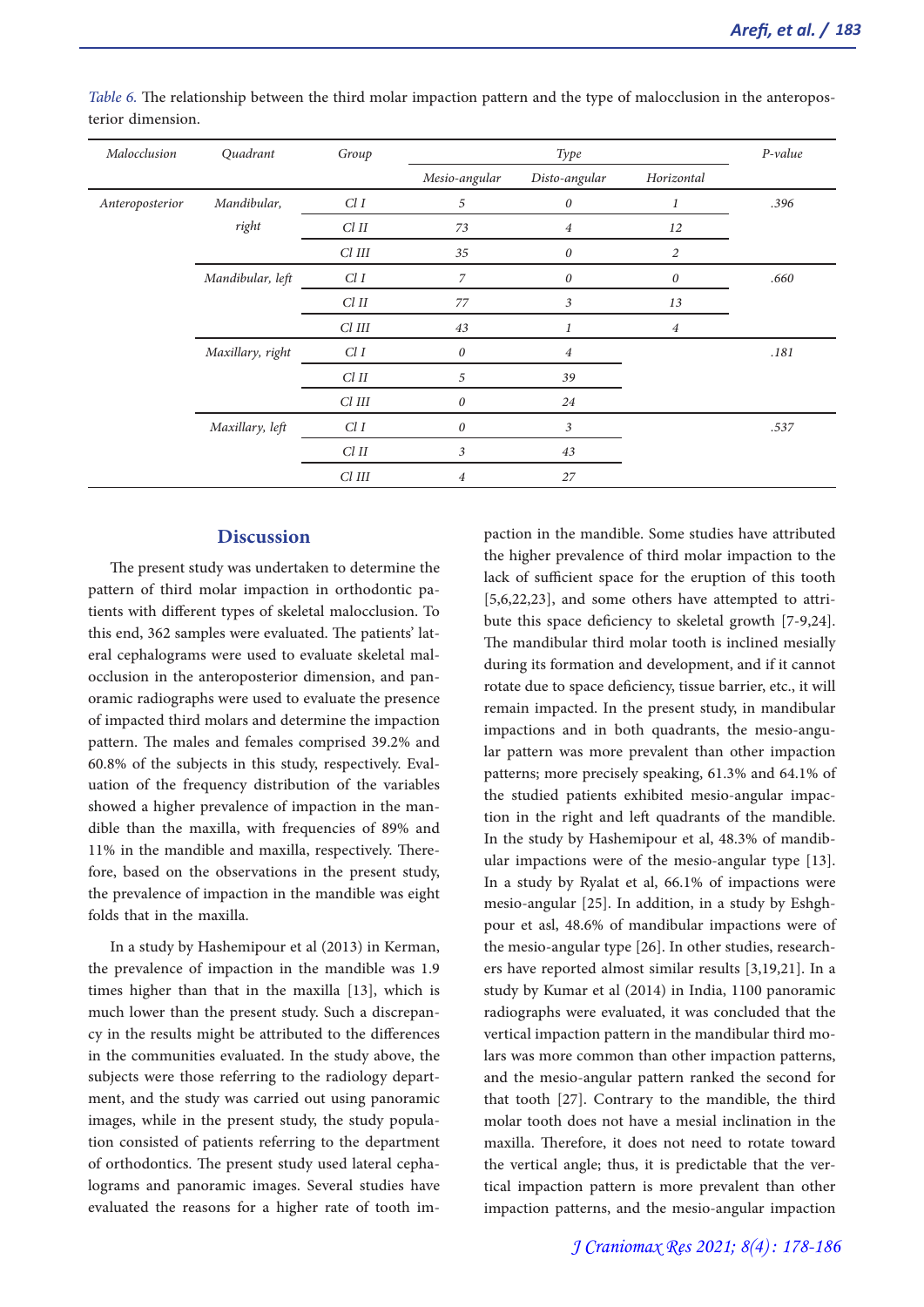pattern is less prevalent in the maxilla [13,19,28]. In the present study, the mesio-angular and disto-angu- lar patterns were considered, and the vertical pattern was not considered because due to the mean young age of the subjects (19.21 years) in the present study, the vertical angulation of an unerupted third molar tooth in the maxilla does not necessarily mean impaction. The observations in the present study showed that in the third molar tooth of the maxilla, the disto-angular pattern in both the left (39.8%) and right (38.4%) quadrants of the maxilla was more prevalent than the mesio-angular pattern. In the present study, in none of the samples, transverse and reverse impaction patterns of Winter's classification were observed. In the present study, the most prevalent malocclusion in the vertical dimension was deep bite (35.6% of all the samples and 71.3% of malocclusions in the vertical dimension), fol- lowed by Cl II (32% of all the subjects and 64% in the anteroposterior dimension).

In the present study, since the prevalence of impaction in the mandible was eight times higher than that in the maxilla, the higher prevalence of third molar impaction in Cl II and deep bite cases might be attributed<br>to space deficiency in the mandible [5,6,22,24]. According to a study by Behbahani et al, the horizontal rotation of the mandible might be related to increased odds of the impaction of the mandibular third molar tooth [9]. Therefore, by considering the possibility of the horizontal rotation of the mandible in deep bite, such rotation might be considered another factor for the higher prevalence of impaction in deep bite patients. In a study by Jain et al (2019) to evaluate the prevalence of third molar impaction in anteroposterior malocclusions [19], the most common malocclusion was Cl II (60.65%). The observations made by Kumar et al in studying the mandibular tooth impactions showed that the most prevalent malocclusion was Cl I [14]. In that study, only anteroposterior malocclusions were considered, and the study was confined to the mandibular third molar impactions. Concerning the frequencies of third molar impactions in the present study, 44.5% of the participants had two impacted third molars, 23.5% had four impacted third markers, 20.8% had one impacted third molar, and 11.4% had three impacted third molars. Therefore, having two impacted third molar teeth was more prevalent than others. A study by Al-Anqudi et al (2014) showed that 41% of the subjects had two impacted teeth, and having two impacted third molar teeth was the most prevent condition [29]. In the study above, contrary to the present study, having an impacted third molar tooth ranked

second, followed by having three and four impacted third molars. The subjects in that study were those referring to dental clinics and not necessarily those referring to orthodontic clinics, which might explain the differences between the results in that study and the present study, i.e., differences in the study populations. The statistical analyses in the present study showed no significant relationship between the number of impact- ed third molar teeth and their impaction patterns on the one hand and the different types of malocclusion on the other hand. In the study by Jain et al, too, there was no significant relationship between the impaction pattern and different malocclusion types in the antero-<br>posterior dimension [19].

In the study by Breilk et al (2008), the relationship between the facial skeletal patterns and the odds of third molar impaction was evaluated, and it was observed that in the brachiocephalic form, compared to the dolichocephalic form, the odds of third molar im- paction were lower due to the more space available for tooth eruption [30], which was confirmed by a study by Tassoker et al (2019) [31]. Several studies have reported that space deficiency is the reason for third molar impaction [5-9, 22-24]. The reason for the lack of a significant relationship between the number and pattern of third molar impaction and the type of mal- occlusion might be that in skeletal malocclusions, the discrepancy and lack of proportionality are evident between the jaws, and space deficiency in one jaw and the subsequent increase in the odds of third molar impaction in that jaw might be accompanied by an increased space in the other jaw.

#### **Conclusion**

In the present study, the prevalence of impaction in the mandible was eight times that of the maxilla. The most prevalent pattern for third molar impaction in both quadrants in the mandible was mesio-angular, and the horizontal pattern in the mandible was more prevalent than the disto-angular pattern. The most prevalent pattern of third molar impaction in both quadrants in the maxilla was disto-angular. In vertical malocclusions, the prevalence of third molar impaction in deep bite cases was higher than the open bite cases. In anteroposterior malocclusions, the prevalence of third molar impaction was higher in Cl II cases, followed by Cl III and Cl I cases, respectively. Concerning the number of impacted third molars, having two impacted third molars was more prevalent, followed by four, one, and three molars in descending order. The statistical analyses of data showed that the number of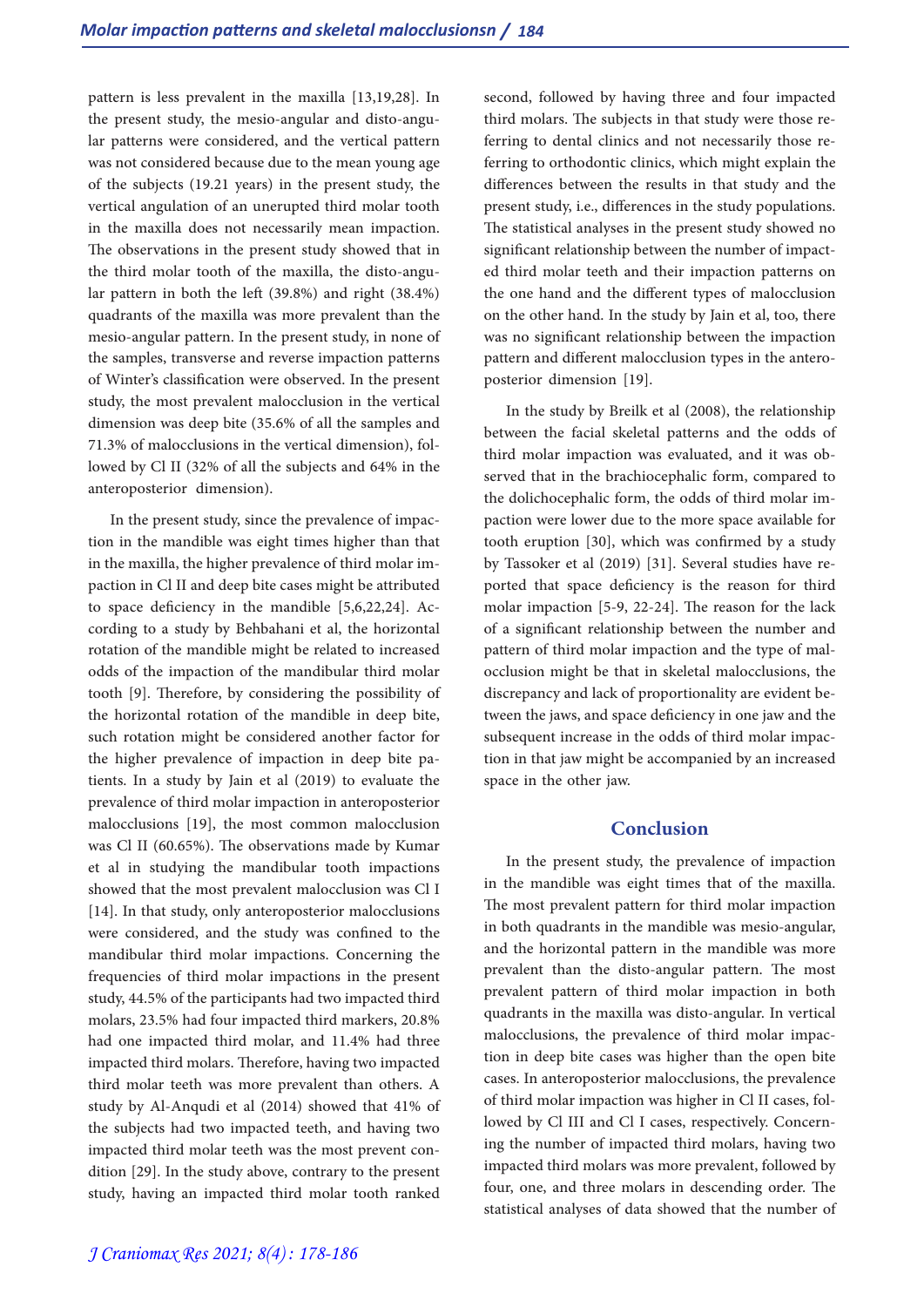impacted third molars and their impaction patterns were not significantly related to the type of malocclu- sion in the anteroposterior and vertical dimensions.

# **Conflict of Interest**

There is no conflict of interest to declare.

### **References**

- [1] Hupp J. Principles of Management of Impacted Teeth. Contemporary Oral and Maxillofacial Sur- gery. 7 ed: Mosby; 2018. p. 160-84.
- [2] Ishihara Y, Kamioka H, Takano-Yamamoto T, Ya- mashiro T. Patient with nonsyndromic bilateral and multiple impacted teeth and dentigerous cysts. American journal of orthodontics and dentofacial orthopedics: official publication of the American cieties, and the American Board of Orthodontics. 2012; 141(2):228-41.
- [3] Passi D, Singh G, Dutta S, Srivastava D, Chandra L, Mishra S, et al. Study of pattern and prevalence of mandibular impacted third molar among Delhi-National Capital Region population with newer proposed classification of mandibular impacted third molar: A retrospective study. Natl J Maxillofac Surg. 2019; 10(1):59-67.
- [4] Sarica I, Derindag G, Kurtuldu E, Naralan ME, Caglayan F. A retrospective study: Do all impacted teeth cause pathology? Nigerian journal of clinical practice. 2019; 22(4):527-33.
- [5] Björk A, Jensen E, Palling M. Mandibular growth and third molar impaction. Acta Odontologica Scandinavica. 1956; 14(3):231-72.
- [6] Forsberg CM. Tooth size, spacing, and crowding in relation to eruption or impaction of third molars. American journal of orthodontics and dentofacial orthopedics: official publication of the American cieties, and the American Board of Orthodontics. 1988; 94(1):57-62.
- [7] Skieller V, Björk A, Linde-Hansen T. Prediction of mandibular growth rotation evaluated from a longitudinal implant sample. American journal of orthodontics. 1984; 86(5):359-70.
- [8] Bjork A. Variations in the growth pattern of the human mandible: longitudinal radiographic study by the implant method. Journal of dental research. 1963; 42(1)Pt 2:400-11.
- [9] Behbehani F, Artun J, Thalib L. Prediction of man- dibular third-molar impaction in adolescent ortho- dontic patients. American journal of orthodontics and dentofacial orthopedics: official publication of the American Association of Orthodontists, its constituent societies, and the American Board of Orthodontics. 2006; 130(1):47-55.
- [10] Kaczor-Urbanowicz K, Zadurska M, Czochrowska tive. Advances in clinical and experimental med-<br>icine: official organ Wroclaw Medical University. 2016; 25(3):575-85.
- [11] Grover PS, Lorton L. The incidence of unerupted permanent teeth and related clinical cases. Oral surgery, oral medicine, and oral pathology. 1985; 59(4):420-5.
- [12] Dachi SF, Howell FV. A survey of 3,874 routine full-mouth radiographs: II. A study of impacted teeth. Oral Surgery, Oral Medicine, Oral Pathology. 1961; 14(10):1165-9.
- [13] Hashemipour M-A, Tahmasbi-Arashlow M, Fahimi-Hanzaei F. Incidence of impacted mandibular and maxillary third molars: a radiographic study in a Southeast Iran population. Med Oral Patol Oral Cir Bucal. 2013; 18(1):e140-e5.
- [14]Kumar VR, Yadav P, Kahsu E, Girkar F, Chakraborty R. Prevalence and Pattern of Mandibular Third Molar Impaction in Eritrean Population: A Retrospective Study. The journal of contemporary dental practice. 2017; 18(2):100-6.
- [15] Abu Alhaija E, AlBhairan H, AlKhateeb S. Man- dibular third molar space in different antero-pos- terior skeletal patterns. The European Journal of Orthodontics. 2011; 33(5):570-6.
- [16] Jakovljevic A, Lazic E, Soldatovic I, Nedeljkovic N, Andric M. Radiographic assessment of lower third molar eruption in different anteroposterior skeletal patterns and age-related groups. The Angle orthodontist. 2015; 85(4):577-84.